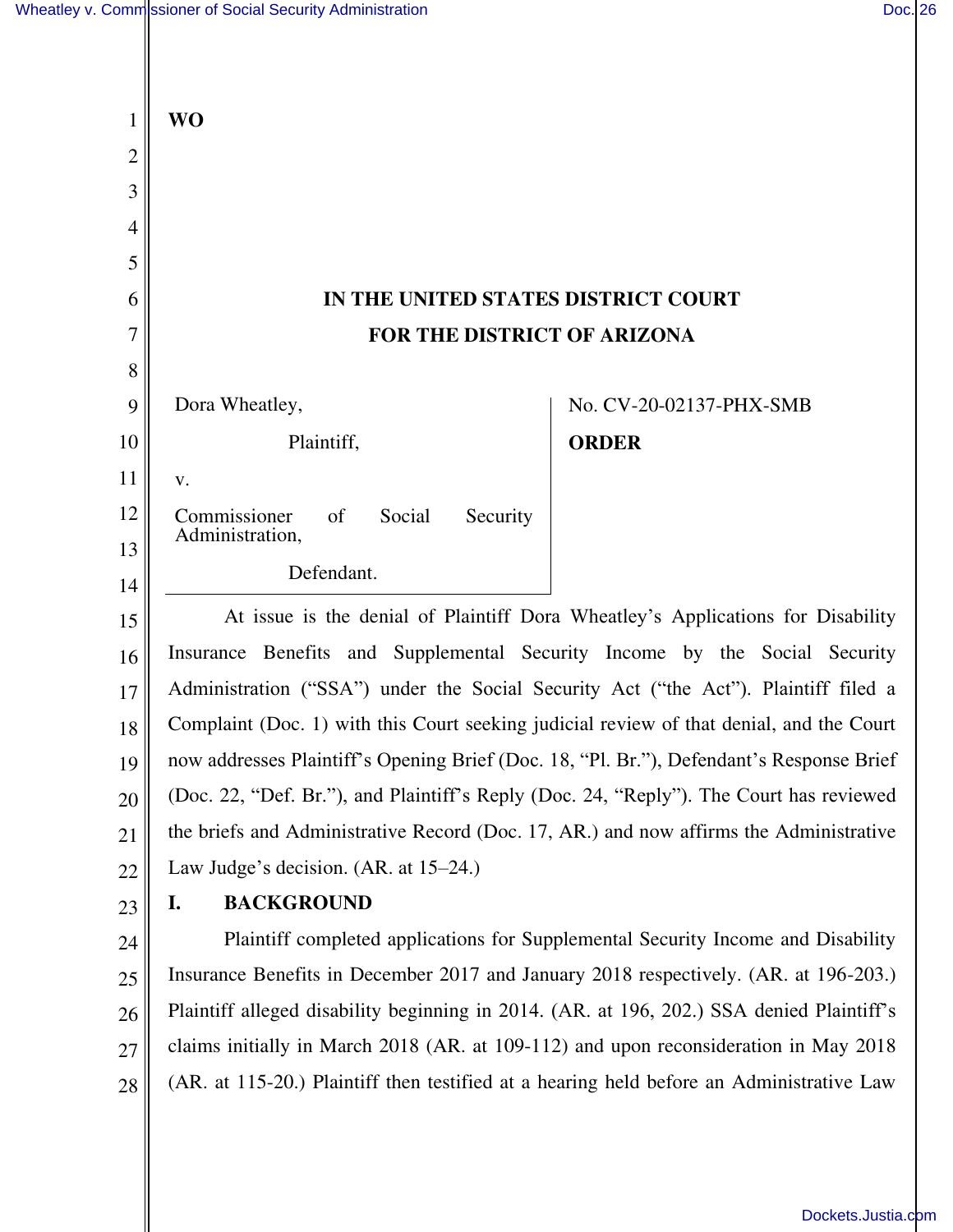1 2 3 4 5 Judge ("ALJ") on February 4, 2020. (AR. at 31-47.) In an unfavorable decision dated February 26, 2020, the ALJ denied Plaintiff's applications. (AR. at 15–24.) On September 11, 2020, the Appeals Council denied Plaintiff's request for review of the ALJ's decision. (AR. at 1–3.) On November 6, 2020, Plaintiff filed this action seeking judicial review of the denial. (Doc 1.)

6

## **II. LEGAL STANDARD**

7 8 9 10 11 12 13 14 15 16 17 18 19 20 21 22 23 24 25 To determine whether a claimant is disabled for purposes of the Act, the ALJ follows a five-step process. 20 C.F.R. § 404.1520(a). The claimant bears the burden of proof at the first four steps, but the burden shifts to the Commissioner at step five. *Tackett v. Apfel*, 180 F.3d 1094, 1098 (9th Cir. 1999). At the first step, the ALJ determines whether the claimant has engaged in substantial gainful work activity. 20 C.F.R. § 404.1520(a)(4)(i). If so, the claimant is not disabled and the inquiry ends. *Id.* At step two, the ALJ determines whether the claimant has a "severe" medically determinable physical or mental impairment. 20 C.F.R. § 404.1520(a)(4)(ii). If not, the claimant is not disabled and the inquiry ends. *Id.* At step three, the ALJ considers whether the claimant's impairment or combination of impairments meets or medically equals an impairment listed in Appendix 1 to Subpart P of 20 C.F.R. Part 404. 20 C.F.R. § 404.1520(a)(4)(iii). If so, the claimant is disabled. *Id.* If not, the ALJ proceeds to step four. *Id.* At step four, the ALJ assesses the claimant's residual functional capacity ("RFC") and determines whether the claimant is still capable of performing past relevant work. 20 C.F.R. § 404.1520(a)(4)(iv). If so, the claimant is not disabled and the inquiry ends. *Id.* If not, the ALJ proceeds to the fifth and final step, where he determines whether the claimant can perform any other work in the national economy based on the claimant's RFC, age, education, and work experience. 20 C.F.R. § 404.1520(a)(4)(v). If so, the claimant is not disabled. *Id.* If not, the claimant is disabled. *Id.*

26

27 28 In determining whether to reverse an ALJ's decision, the district court reviews only those issues raised by the party challenging the decision. *See Lewis v. Apfel*, 236 F.3d 503, 517 n.13 (9th Cir. 2001). The court may set aside the Commissioner's disability

- 2 -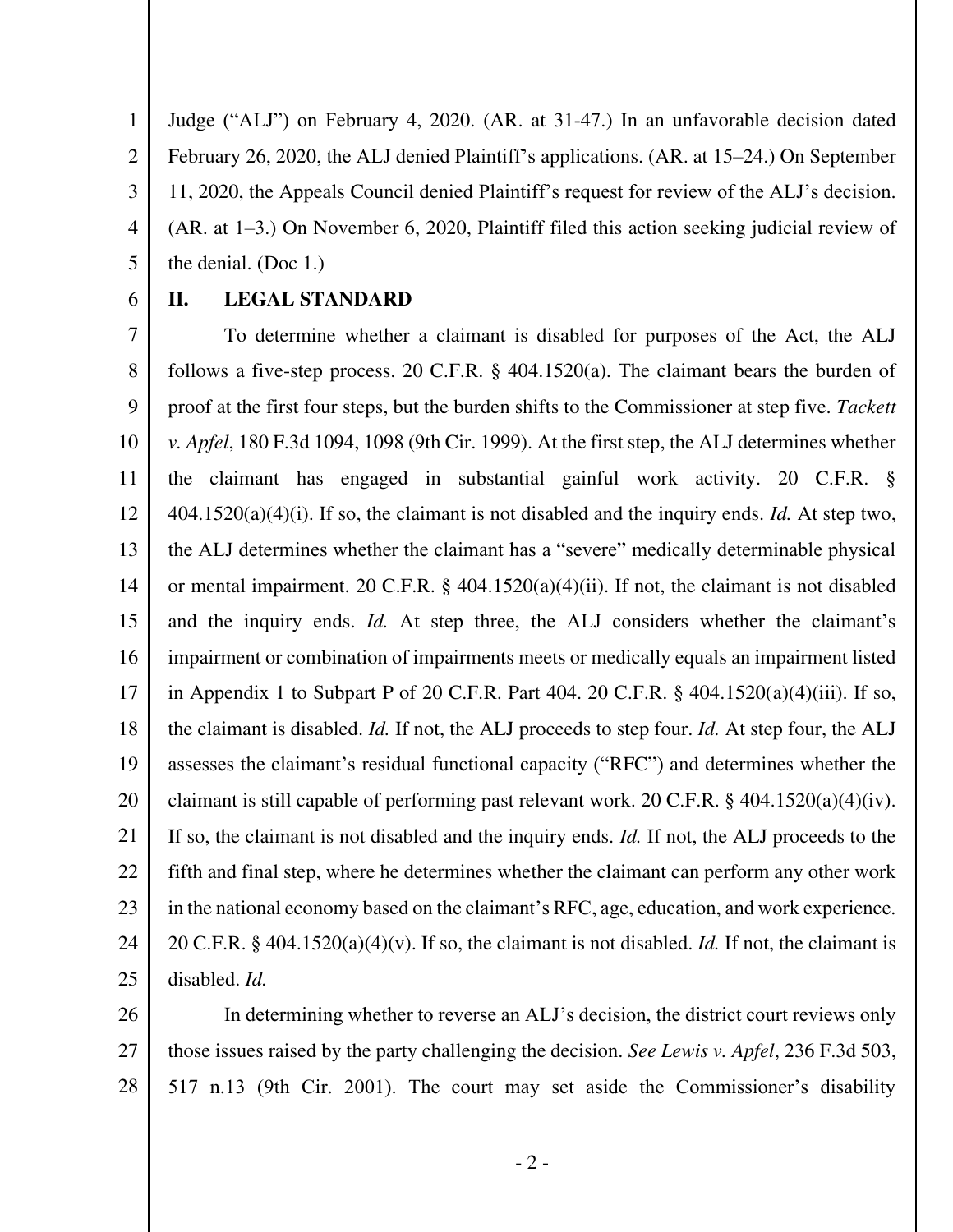1 2 3 4 5 6 7 8 9 10 determination only if the determination is not supported by substantial evidence or is based on legal error. *Orn v. Astrue*, 495 F.3d 625, 630 (9th Cir. 2007). Substantial evidence is more than a scintilla, but less than a preponderance; it is relevant evidence that a reasonable person might accept as adequate to support a conclusion considering the record as a whole. *Id.* To determine whether substantial evidence supports a decision, the court must consider the record as a whole and may not affirm simply by isolating a "specific quantum of supporting evidence." *Id.* As a general rule, "[w]here the evidence is susceptible to more than one rational interpretation, one of which supports the ALJ's decision, the ALJ's conclusion must be upheld." *Thomas v. Barnhart*, 278 F.3d 947, 954 (9th Cir. 2002) (citations omitted).

11

## **III. THE ALJ DECISION**

12 13 14 15 16 17 18 19 20 21 22 23 24 The ALJ concluded Plaintiff had not engaged in disqualifying substantial, gainful work activity during the relevant period and that she suffered medically determinable and severe depression and anxiety. (AR. at 17-18.) The ALJ concluded Plaintiff's impairments did not meet or medically equal the criteria of a Listing, but that she had mild limitations in the areas of understanding, remembering, and applying information and concentrating, persistence, and pace, and moderate limitations in interacting with others and adapting or managing oneself. (AR. at 19-20.) The ALJ concluded Plaintiff had no physical limitations and could perform "simple and some detailed work with no more than occasional public interaction." (AR. at 20.) The ALJ noted Plaintiff had past relevant work as both a stock clerk and sales attendant, and that her RFC permitted her to return to past relevant work as a stock clerk. (AR. at 22.) Alternatively, the ALJ concluded at step five that Plaintiff's mental limitations had "little or no effect on the occupational base of unskilled work at all exertional levels" and, consequently, that she could perform unskilled work. (AR. at 23.)

- 25
- 26 27

28

In determining this RFC, the ALJ found persuasive the prior administrative medical opinions from state agency physicians (Drs. Fo and Morgan) at the initial and reconsideration levels of review. (AR. at 21, 57-59, 70-72, 98-100.) These physicians indicated Plaintiff had moderate limitations in her ability to understand, remember, and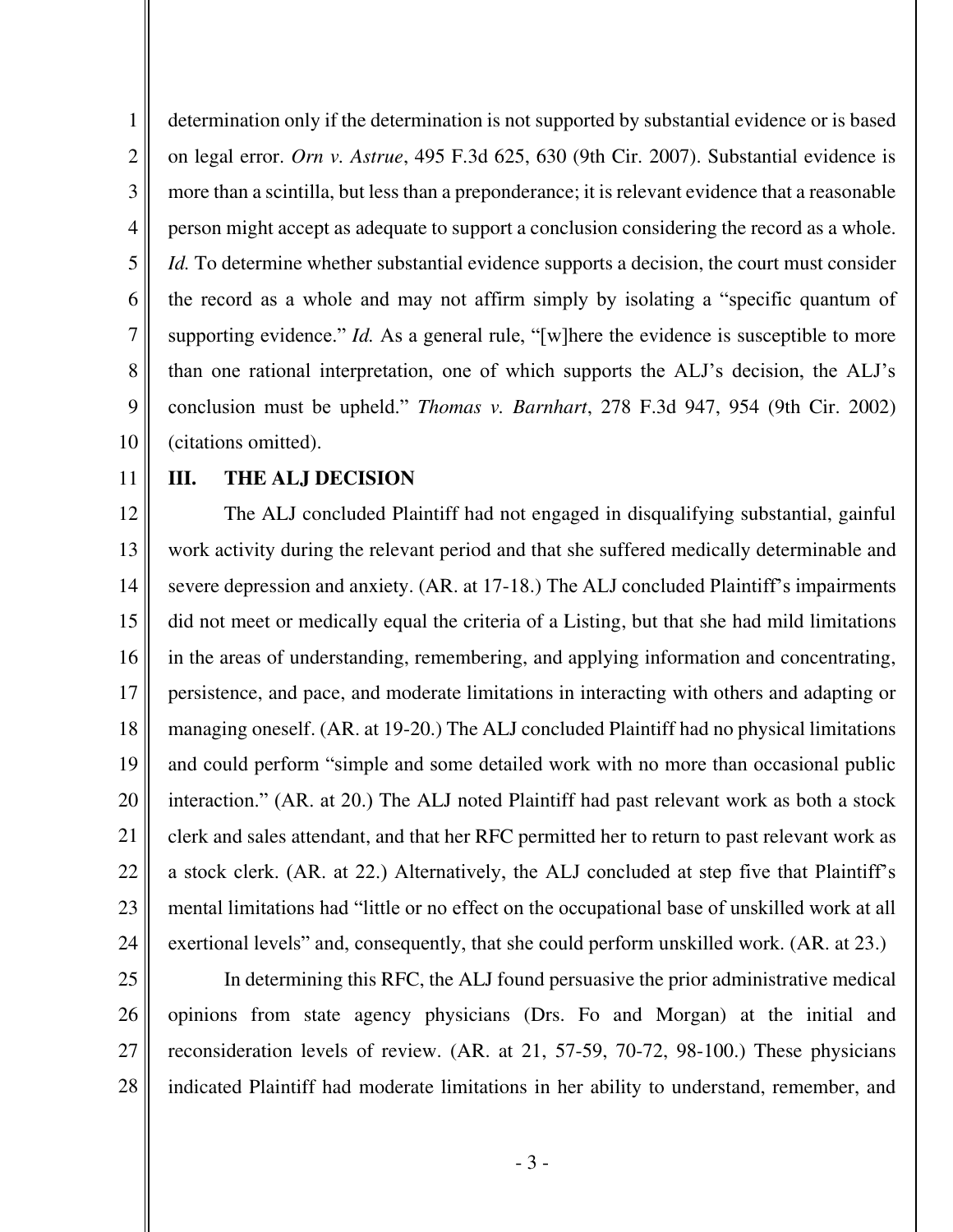1 2 3 4 5 6 7 8 9 10 11 12 carry-out detailed instructions; maintain attention and concentration for extended periods; work in coordination with or proximity to others; complete a normal workday or work week without interruption from symptoms; perform at a consistent pace without an unreasonable number and length of rest periods; interact appropriately with the general public; accept instructions and respond appropriately to criticism from supervisors; get along with coworkers or peers without distracting them or exhibiting behavioral extremes; and respond appropriately to changes in a work setting.<sup>1</sup> (AR. at 99-100.) In their narrative explanation of RFC, the doctors found Plaintiff is "[a]ble to understand and remember simple and some detailed instructions[]"; [a]ble to sustain [concentration, persistence, and pace] for simple and detailed work tasks under ordinary supervision[]"; "[a]ble to socialize with co-workers and supervisors with LSC[]"<sup>2</sup>; and [a]ble to adapt to the usual demands of low-stress work." (AR. at 99-100.)

13 14 15 16 17 18 19 With respect to the ALJ's conclusion Plaintiff could perform her past relevant work as a stock clerk, the parties agree the ALJ erred.<sup>3</sup> (Pl. Br. at  $6$ , Def. Br. at  $5$  n. 4.) Defendant argues, however, that such error was harmless because the ALJ alternatively concluded Plaintiff was not disabled at step five. (Def. Br. at 5-8.) Plaintiff argues the ALJ erred by relying on the Medical-Vocational rules (the "grid rules") to find Plaintiff not disabled at step five and failing to solicit vocational expert ("VE") testimony regarding available jobs. (Pl. Br. at 8-13.) Plaintiff argues the limitations the ALJ assigned significantly affect the

20

<sup>21</sup>  22 <sup>1</sup> At reconsideration, Dr. Morgan concurred with the entire RFC previously outlined by Dr. Fo. (AR. at 100.) Because the RFCs are identical, the Court need only cite to one. (AR. at 57-59, 99-100.)

<sup>23</sup>  24 <sup>2</sup> The significance of "LSC," which the ALJ apparently interpreted as limited social contact, "limited social interaction," or "occasional public interaction" (AR. at 45), is discussed in further detail below.

<sup>25</sup>  26 27 28 <sup>3</sup> At the hearing, the VE testified Plaintiff's only past relevant work was a composite of two different jobs in the DOT: stock clerk and sales attendant. (AR. at 45.) If a claimant has past relevant work that is a composite of two or more jobs, to be found not disabled at step four, she must be able to perform the job as she actually performed it, not as it is "generally performed." Social Security Administration, Program Operations Manual System DI § 25005.020(B). In the ALJ decision, he concluded Plaintiff performed these jobs separately and that Plaintiff's RFC permitted her to perform the job of stock clerk.  $(AR, at 22.)$  These conclusions are erroneous as they misinterpret the VE's testimony.  $(AR, at 22.)$ at 45.)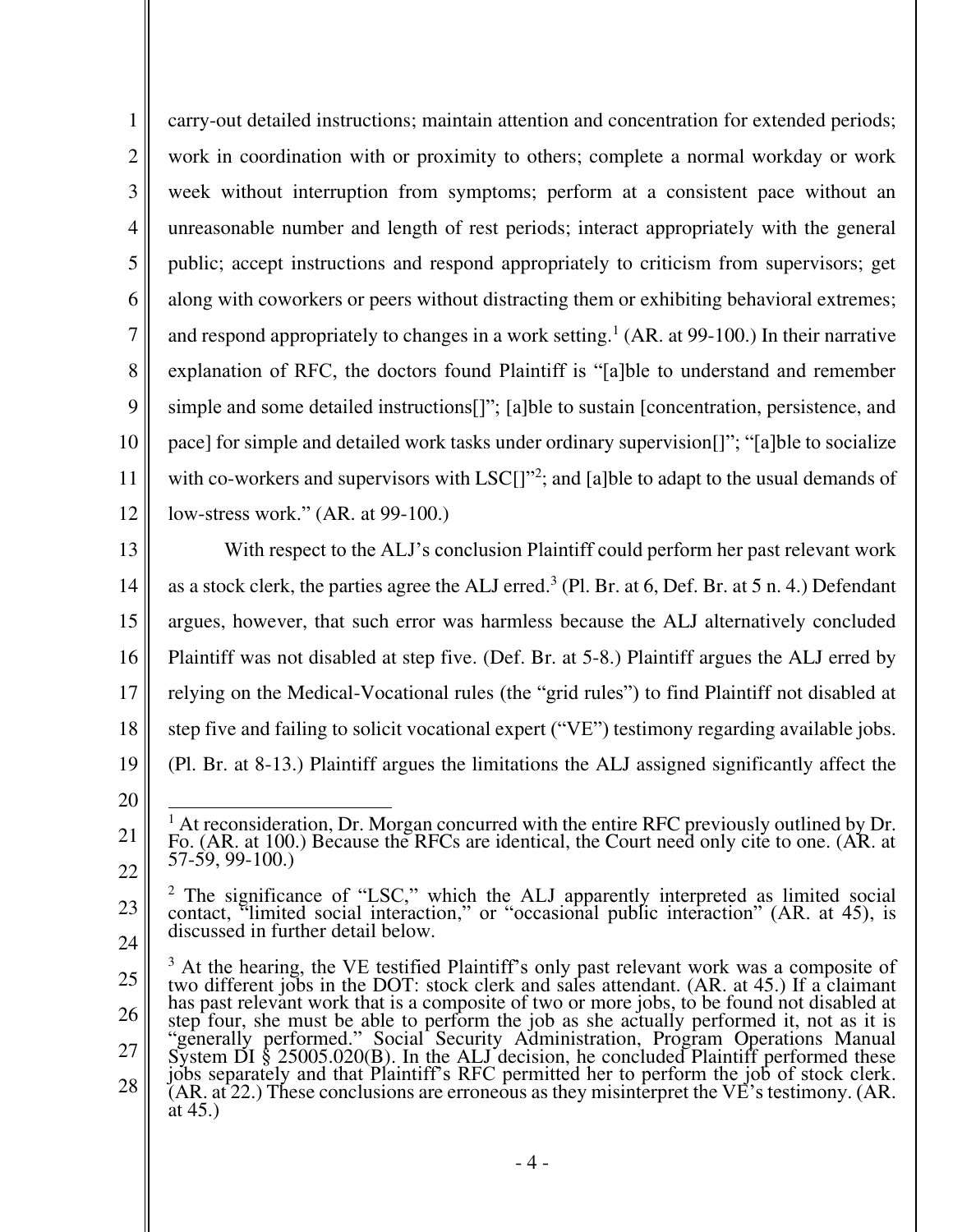occupational base of unskilled work contrary to the ALJ's findings, and that, as a result, the ALJ should have consulted the VE regarding available jobs. (Pl. Br. at 8-13.)

2 3

1

## **IV. DISCUSSION**

4 5 6 7 8 9 10 11 12 13 14 The Court will address only whether the ALJ erred by relying on the Medical-Vocational rules instead of obtaining testimony from the vocational expert to determine whether Plaintiff could perform jobs at step five. (Pl. Br. at 6, 9.) Plaintiff argues a limitation to "no more than occasional public interaction," along with the other mental limitations the ALJ acknowledged in the decision, erodes the occupational base, and hence, that vocational testimony was required to find Plaintiff not disabled at step five. (Pl. Br. at 8-12.) Defendant argues the RFC as written does not sufficiently erode the occupational base, and that VE testimony was not required. (Def. Br. at 5-8.) In Plaintiff's Reply, she raises for the first time her contention that "[t]he RFC assessment was legally insufficient and not based on substantial evidence." (Reply at 4.) Because Plaintiff substantively briefed this argument for the first time in her Reply, it is waived.

15 16 17 18 19 20 21 22 23 24 25 26 27 28 The Commissioner may satisfy her burden of identifying work at step five by either soliciting the testimony of a vocational expert or citing the Medical-Vocational rules. *Tackett v. Apfel*, 180 F.3d 1094, 1100-1101 (9th Cir. 1999). The Medical-Vocational rules, also known as the "grid rules," indicate whether jobs exist in significant numbers in the national economy based on a claimant's age, education, work experience, and RFC. *Heckler v. Campbell*, 461 U.S. 458, 461–62 (1983). The Commissioner must apply the grid rules if a claimant suffers only from exertional, or strength-related, limitations at step five*. Cooper v. Sullivan*, 880 F.2d 1152, 1155 (9th Cir. 1989). When a claimant suffers from both exertional and non-exertional limitations (such as mental, sensory, postural, or manipulative limits), the ALJ "must examine independently the additional adverse consequences resulting from the nonexertionary impairment." *Id*. at 1156. The Grid rules may only be used when they "accurately and completely describe the claimant's abilities and limitations." *Burkhart v. Bowen*, 856 F.2d 1335, 1340 (9th Cir. 1988) (citing *Jones v. Heckler*, 760 F.2d 993, 998 (9th Cir. 1985)). Still, "the fact that a non-exertional limitation

- 5 -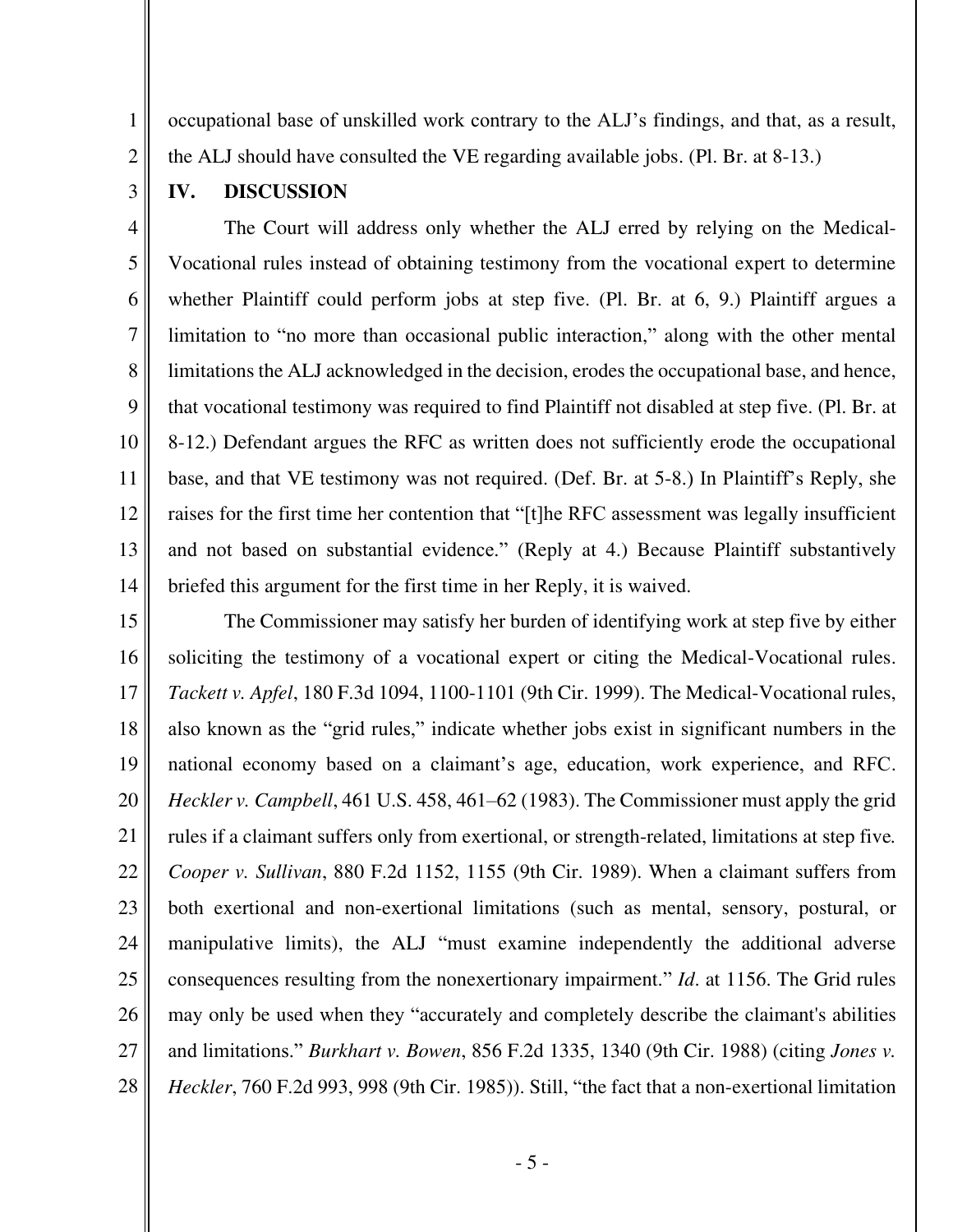is alleged does not automatically preclude application of the grids." *Desrosiers v. Sec'y of Health & Hum. Servs.*, 846 F.2d 573, 577 (9th Cir. 1988). Vocational expert testimony is only required when a claimant's non-exertional limitations "are 'sufficiently severe' so as to significantly limit the range of work permitted by the claimant's exertional limitations . . . ." *Burkhart*, 856 F.2d at 1340 (citing *Desrosiers*, 846 F.2d at 577).

1

2

3

4

5

6 7 8 9 10 11 12 13 14 15 16 17 18 Plaintiff argues "[t]he ALJ specifically found [Plaintiff] has numerous nonexertional limitations[.]" (Pl. Br. at 10.) In support, she notes at step two the ALJ's boilerplate conclusion that Plaintiff's "impairments constitute more than slight abnormalities and have had more than a minimal effect on [her] ability to perform basic work activities" (Pl. Br. at 10); at step three the ALJ's conclusion that Plaintiff has mild and moderate limitations in broad categories of mental health functioning (Pl. Br. at 10); and in the discussion of RFC, that the prior administrative medical opinions, which the ALJ deemed "very persuasive," indicated Plaintiff had moderate limitations in a variety of different functional categories including maintaining attention and concentration, completing a normal workday or work week without interruptions from symptoms, performing at a consistent pace, responding appropriately to work setting changes, getting along with coworkers without distracting them or exhibiting behavioral extremes, and accepting instructions and criticism from supervisors. (Pl. Br. at 12.)

19 20 21 Plaintiff argues these administrative findings at other steps contradict the RFC (Pl. Br. at 12), but finding an impairment severe at step two does not dictate an ALJ's conclusions with respect to the RFC, 4 and the psychiatric review technique utilized at step

22 23 24 25 26 27 28 <sup>4</sup> The standard of impairment "severity" at step two is merely "a de minimis screening device [used] to dispose of groundless claims[.]" *Webb v. Barnhart*, 433 F.3d 683, 687 (9th Cir. 2005) (citations and quotations omitted). Conversely, "[t]he RFC assessment is a function-by-function assessment based upon all of the relevant evidence of an individual's ability to do work-related activities." Titles II & XVI: Assessing Residual Functional Capacity in Initial Claims, SSR 96-8P, 1996 WL 374184, at \*3 (S.S.A. July 2, 1996) (SSR 96-8p). Thus, while the ALJ concluded Plaintiff's depression and anxiety "had more than a minimal effect on [her] ability to perform basic work activities," (AR. at 17-18), this conclusion does not necessarily translate into limitations expressed through RFC. *See Hoopai v. Astrue*, 499 F.3d 1071, 1076 (9th Cir. 2007) ("The step two and step five determinations require different levels of severity of limitations such that the satisfaction of the requirements at step two does not automatically lead to the conclusion that the claimant has satisfied the requirements at step five.")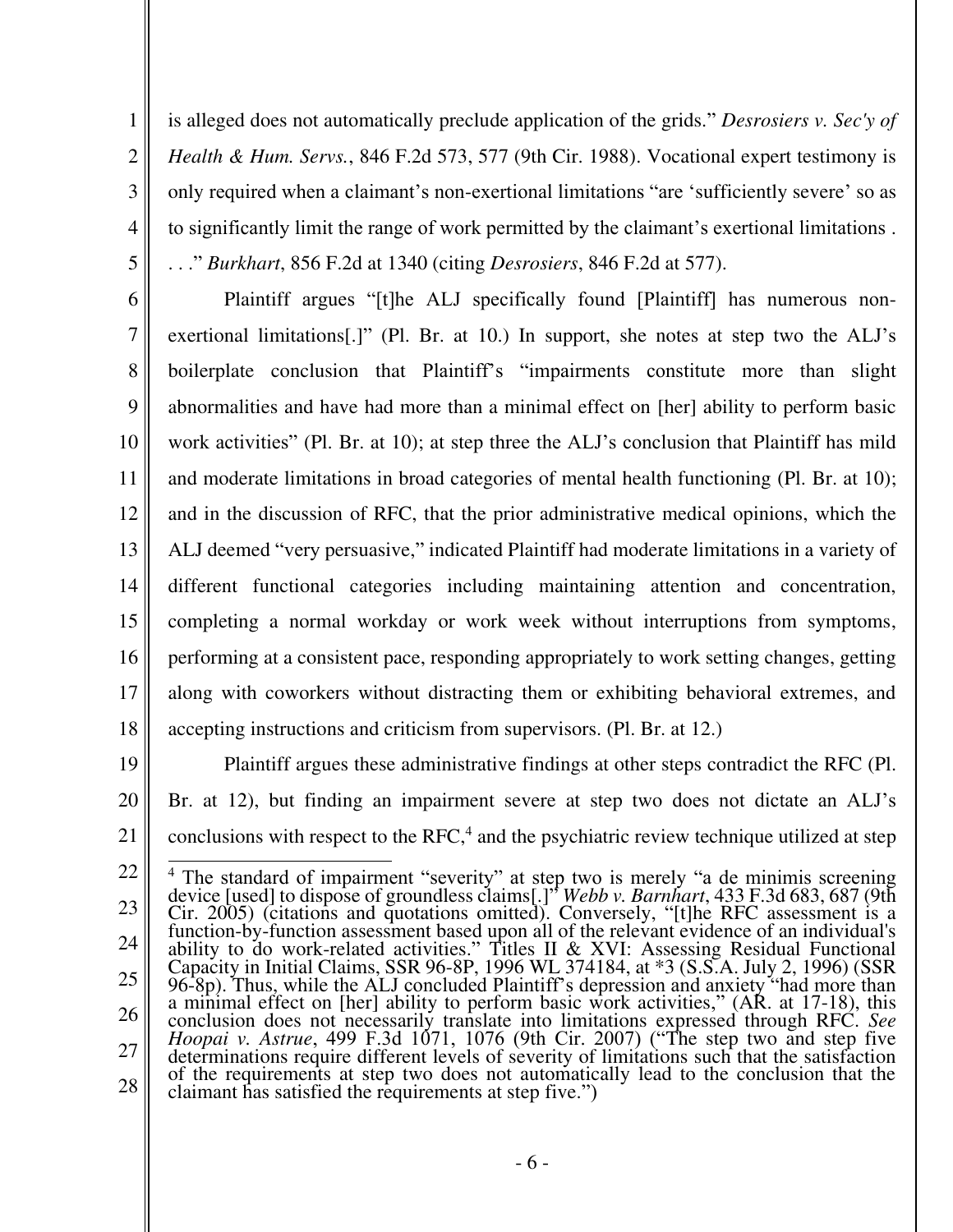three is not an RFC.<sup>5</sup> It is a claimant's RFC—and not some other administrative finding addressing the extent of Plaintiff's limitations or the severity of her impairments—which dictates whether a claimant can perform her past relevant work or other work. *See* 20 C.F.R.  $§$  404.1545(a)(5).

1

2

3

4

5 6 7 8 9 10 11 12 13 14 15 16 As Defendant notes, several Courts in this Circuit have held a VE is not needed when a claimant is limited to unskilled work with only occasional public interaction. *E.g.*, *George v. Berryhill*, 727 Fed. Appx. 287, 290-91 (9th Cir. 2018) (unpublished) ("George argues the limitations in his [RFC] concerning social contact and performing simple tasks significantly detract from the base of occupations he could perform as represented by the Grids, and therefore the ALJ erred by not hearing testimony from a vocational expert. However, the Grids encompass only unskilled work, which by definition involves only simple tasks and usually does not entail extensive personal contact . . . Consequently, George's limitations would not significantly affect the base of unskilled work he could perform.") (citations omitted); *e.g.*, *Cowen v. Comm'r of Soc. Sec.*, 400 F. App'x 275, 277 (9th Cir. 2010); *Long v. Colvin*, No. 2:12-CV-1698 DAD, 2013 WL 4776553, at \*1, 4 (E.D. Cal. Sept. 4, 2013).

17 18 19 20 21 22 23 24 25 26 27 28 Contrarily, Plaintiff argues a VE may be required if an individual is limited to both occasional public interaction *and* occasional interaction with supervisors and coworkers. *E.g.*, *Terrill v. Berryhill*, Case No. 1:17-cv-00751-BAM, 2018 WL 4503429, at \*4 (E.D. Cal. Sept. 19, 2018) (collecting cases); *Mendoza v. Saul*, No. 1:18-CV-00925-SKO, 2019 WL 4189686, at \*11-12 (E.D. Cal. Sept. 4, 2019). As Plaintiff points out, the nonexamining physicians assigned Plaintiff "moderate" limitations in her ability to accept instructions, respond appropriately to supervisory criticism, and get along with coworkers or peers (AR. at 99-100), and the ALJ found these physicians' opinions "very persuasive." (AR. at 21.) While Plaintiff is correct these physicians assigned several moderate limitations in different functional categories, the clear instructions on the assessment form each doctor completed state those moderate limits do not compose the RFC. (AR. at 98.)  $5$  SSR 96-8p, at  $*4$ .

- 7 -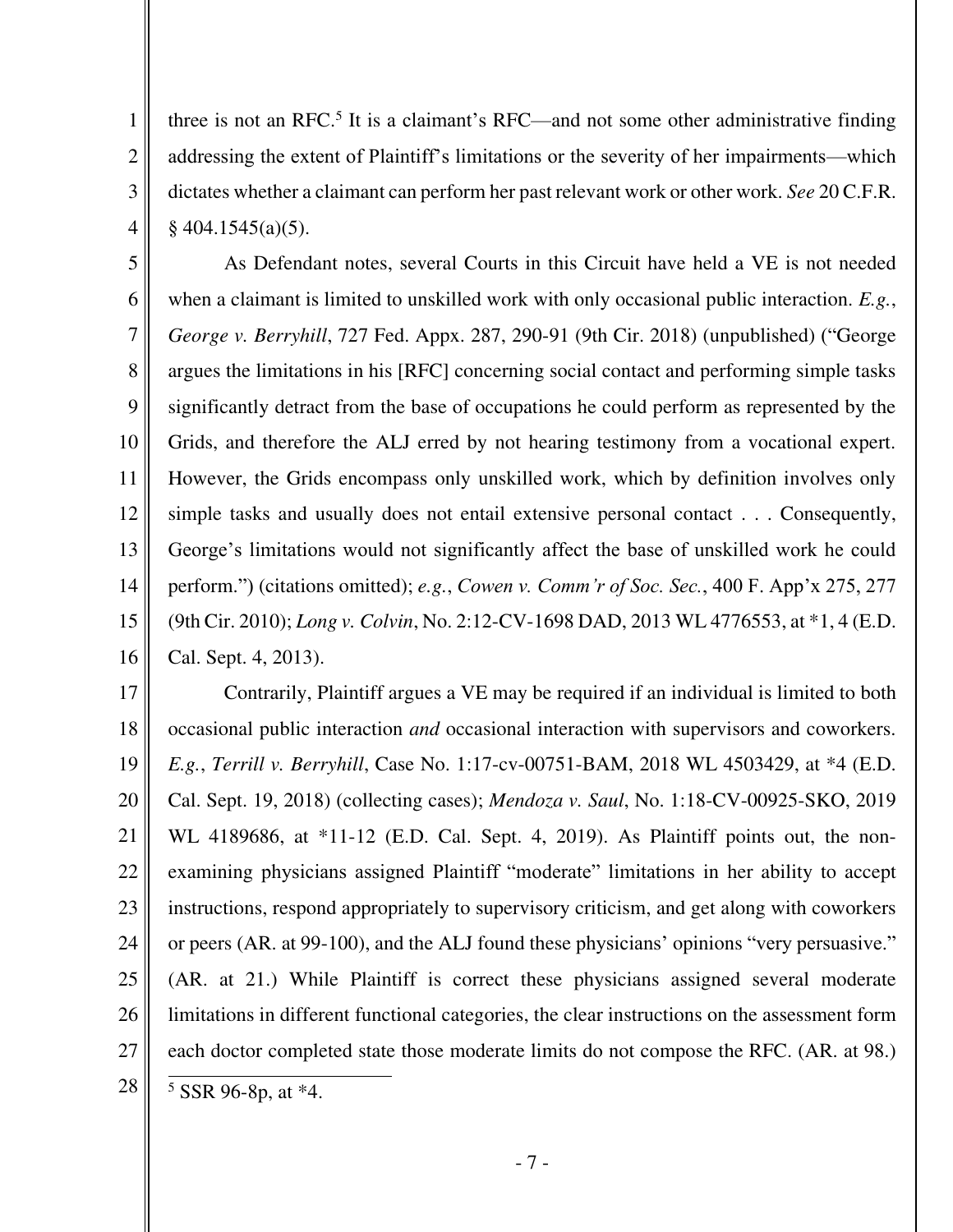1 2 3 4 5 6 7 8 9 10 11 12 The assessment form states, "The questions below [prompting a rating in each functional category] help determine the individual's ability to perform sustained work activities. However, *the actual mental residual functional capacity assessment is recorded in the narrative discussion(s)*, which describes how the evidence supports each conclusion. This discussion(s) is documented in the explanatory text boxes following each category of limitation . . . ." (AR. at 98, emphasis added.) In the explanatory sections, each physician concluded Plaintiff could (1) "understand and remember simple and some detailed instructions"; (2) sustain concentration, persistence, and pace "for simple and detailed work tasks under ordinary supervision"; (3) "socialize with co-workers and supervisors with LSC<sup>"6</sup>; and (4) "adapt to the usual demands of low-stress work." (AR. at 100.) It is these statements, and not the assortment of "moderate" limitations Plaintiff cites, which compose the RFC.

13 14 15 16 17 18 19 20 21 22 23 24 25 26 At the hearing, the ALJ appeared to ask the VE a hypothetical question based upon these narrative assessments.<sup>7</sup> (AR. at  $45-46$ .) The ALJ asked the VE to assume an individual who "maintains the ability to socialize with coworkers and supervisors, but with limited social interaction," *i.e.*, "no more than occasional public interaction," and the ability to maintain concentration, persistence, and pace for simple and detailed work tasks under ordinary supervision. (AR. at 45-46.) In the decision, the ALJ articulated the RFC as "simple and some detailed work with no more than occasional public interaction." (AR. at 20.) The ALJ's interpretation of the RFC as opined by Drs. Fo and Morgan was that Plaintiff had no limitation in interacting with coworkers and supervisors. (AR. at 20.) This interpretation is reasonable given the language in the assessment: "Explain in narrative form the social interaction capacities and/or limitations: Able to socialize with co-workers and supervisors with LSC." (AR. at 100.) It is the ALJ's province to resolve ambiguities in the record, *Andrews v. Shalala*, 53 F.3d 1035, 1039 (9th Cir. 1995), and the ALJ's

<sup>27</sup>   $6$  Plaintiff interprets the acronym "LSC" as "limited to superficial contact" (Reply at 3, 5) while Defendant interprets it as "limited social contact" (Def. Br. at 8). The ALJ's interpretation is consistent with Defendant's interpretation. (AR. at 45.)

<sup>28</sup>  <sup>7</sup> That the ALJ based his hypotheticals on the opinions of Drs. Fo and Morgan is not an unreasonable presumption considering their opinions are the only mental RFCs in the file.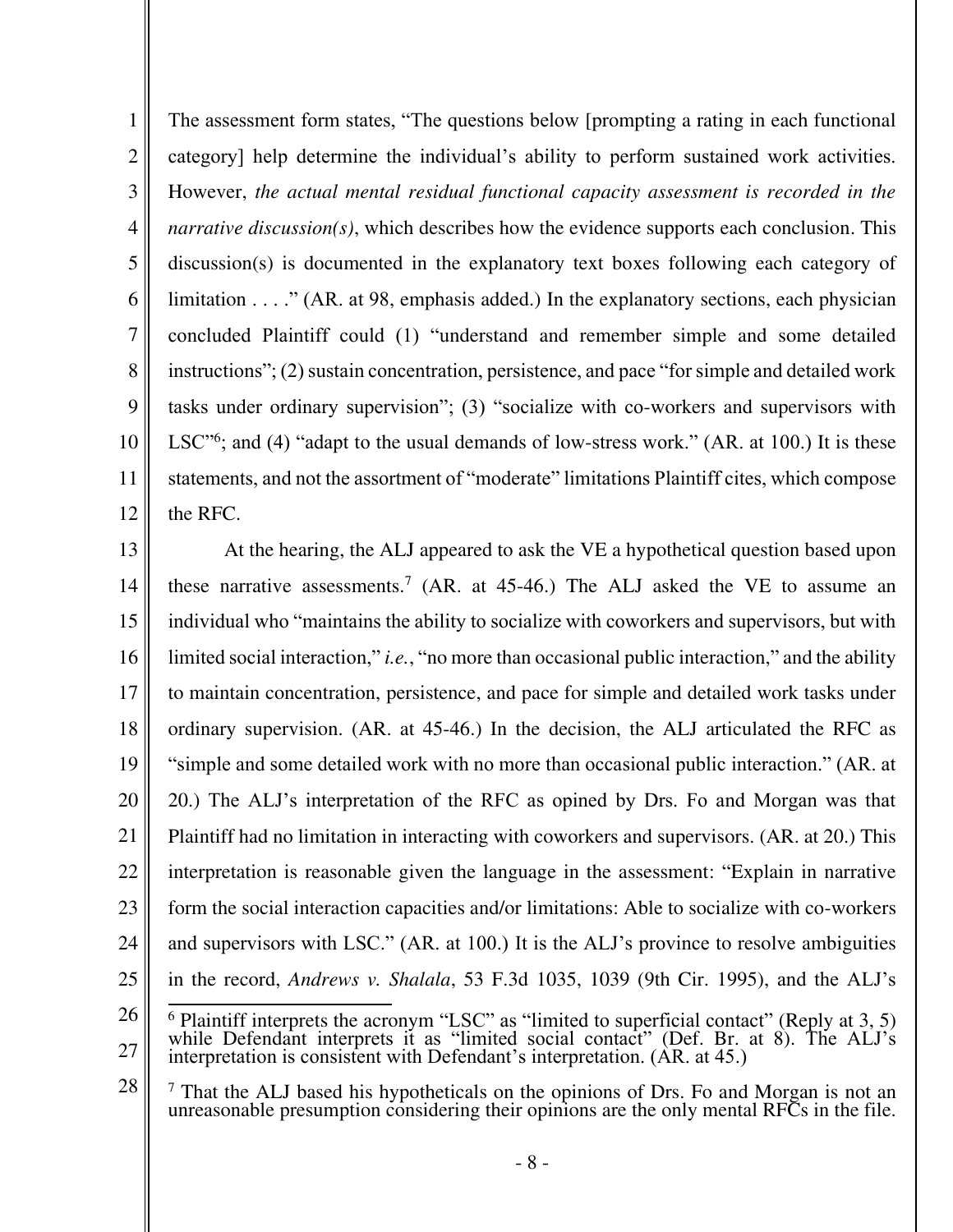interpretation of the doctors' assessments is rational and supported by substantial evidence, *Thomas*, 278 F.3d at 954. The ALJ cited Plaintiff's reported improvement, normal mental status examinations, and ability to interact with family in support of his RFC finding. (AR. at 21.) The Court finds substantial evidence supports the ALJ's interpretation of the record with respect to RFC.<sup>8</sup>

6 7 8 9 10 11 12 13 14 15 16 17 18 Even assuming, for the sake of argument, a material difference between the ALJ's RFC and the prior administrative medical findings, which could give rise to legal error without some reasoning backed by substantial evidence,<sup>9</sup> Plaintiff did not challenge the sufficiency of the RFC until her Reply. (Reply at 4-6.) Instead, in her Opening, she conflated the function-by-function assessment set out in the RFC with other administrative findings, such as the ALJ's conclusion Plaintiff suffers from severe mental health impairments, the conclusion Plaintiff has mild and moderate limitations of functioning in broad functional categories at step three, and the ALJ's conclusion the prior administrative medical opinions were persuasive. (Pl. Br. at 9-12.) Plaintiff argues in the Opening Brief that the ALJ "contradicts" his own earlier findings but does not offer substantive analysis or argument as to why the ALJ's action was erroneous. (Pl. Br. at 12.) Moreover, Plaintiff's argument seems to be predicated on an incorrect premise that an ALJ's findings at steps two and three dictate RFC findings.

19 20 21 22 23 The Court finds Plaintiff's argument that the ALJ's RFC assessment is insufficient or that he improperly rejected aspects of the prior administrative medical opinions is waived because Plaintiff did not raise the issue before her Reply. *E.g.*, *Elletson v. Astrue*, 319 F. App'x 621, 623 (9th Cir. 2009) (unpublished) (argument raised for the first time in the Reply is waived). In Plaintiff's Opening, she argues the ALJ should have solicited

24

1

2

3

4

5

<sup>25</sup>  26 <sup>8</sup> The ALJ cited, for instance, mental status examinations showing no significant symptoms or few significant symptoms. (AR. at 403-403, 442, 456, 478.) While Plaintiff occasionally exhibited additional symptoms, the Court finds the ALJ's conclusion to be supported by the record as a whole. *Orn*, 495 F.3d at 630.

<sup>27</sup>  28 <sup>9</sup> *Vincent v. Heckler*, 739 F.2d 1393, 1395 (9th Cir.1984) (an ALJ must "explain why significant probative evidence has been rejected") (internal quotations and citations omitted).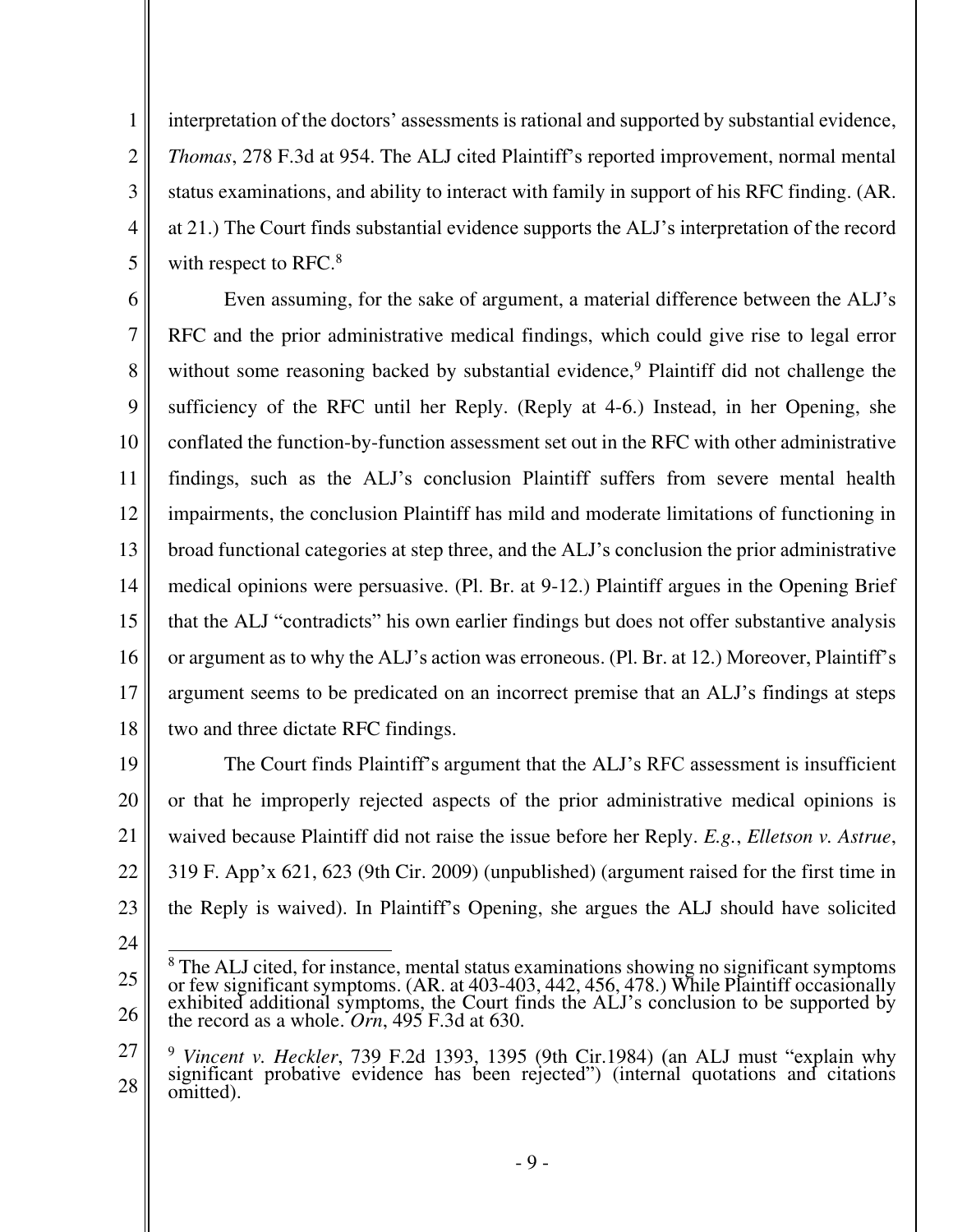vocational expert testimony regarding available jobs at step five because the RFC sufficiently eroded the occupational base. (Pl. Br. at 12-13.) In her Reply, Plaintiff argues the RFC itself is legally insufficient, and that the ALJ did not provide reasons to support rejecting, in part, the opinions of physicians who assigned to Plaintiff moderate limitations in different functional areas. (Reply at 4-6.) These issues are materially distinct.

1

2

3

4

5

6 7 8 9 10 11 12 13 14 15 16 17 18 19 20 21 22 23 24 Further, it is not reasonable or warranted to infer that Plaintiff made this argument in her Opening Brief when she asserted the ALJ's step five conclusion amounts to "a 180 degree turn" which contradicts his other administrative findings (Pl. Br. at 12), or that "based upon the substantial evidence of record, the medical opinions of the state agency psychologists, and notably, based upon the ALJ's own explicit findings in his decision, Wheatley's numerous non-exertional limitations had more than little or no effect on Wheatley's ability to perform the basic mental demands of unskilled work." (Pl. Br. at 13) (emphasis in original.) The courts "will not do an appellant's work for [her], either by manufacturing [her] legal arguments, or by combing the record on [her] behalf for factual support[.]" *Western Radio Servs. Co. v. Qwest Corp.*, 678 F.3d 970, 979 (9th Cir. 2012). Plaintiff's issues must be argued with *specificity*. *Carmickle v. Commissioner, Social Sec. Admin.*, 533 F.3d 1155, 1161 n.2 (9th Cir. 2008) (refusing to consider an issue that was not argued with "any specificity" in the briefs). That Plaintiff did not do so here is apparent not just from her own Opening Brief, but from Defendant's Response.<sup>10</sup> It is puzzling then, when Plaintiff further asserts in her Reply that "the Defendant was unresponsive in its brief to [Plaintiff's] proof that the ALJ cited to no evidence that [Plaintiff's] work-related deficits pertaining to *coworkers* and *supervisors* were not significant nonexertional limitations or that such deficits precluded an individual from performing unskilled work on a sustained basis." (Reply at 6.) Plaintiff asserts again that "Defendant fails to address the ALJ's

<sup>25</sup>  26 27 28 <sup>10</sup> The Commissioner states, "Because Plaintiff's challenge to the ALJ's decision is limited to step four and step five . . ., the medical evidence has limited relevance in this case." (Def. Br. at 2 n. 2.) If Plaintiff had distinctly challenged the ALJ's RFC for a lack of substantial evidence in her Opening, Defendant would risk conceding the issue by failing to respond to it. *See Landeros Zamora v. Comm'r of Soc. Sec. Admin.*, No. CV-19-05119- PHX-DLR, 2020 WL 5810060, at \*3 (D. Ariz. Sept. 30, 2020). A discussion of whether substantial evidence supports the RFC necessarily entails some analysis of the medical evidence.